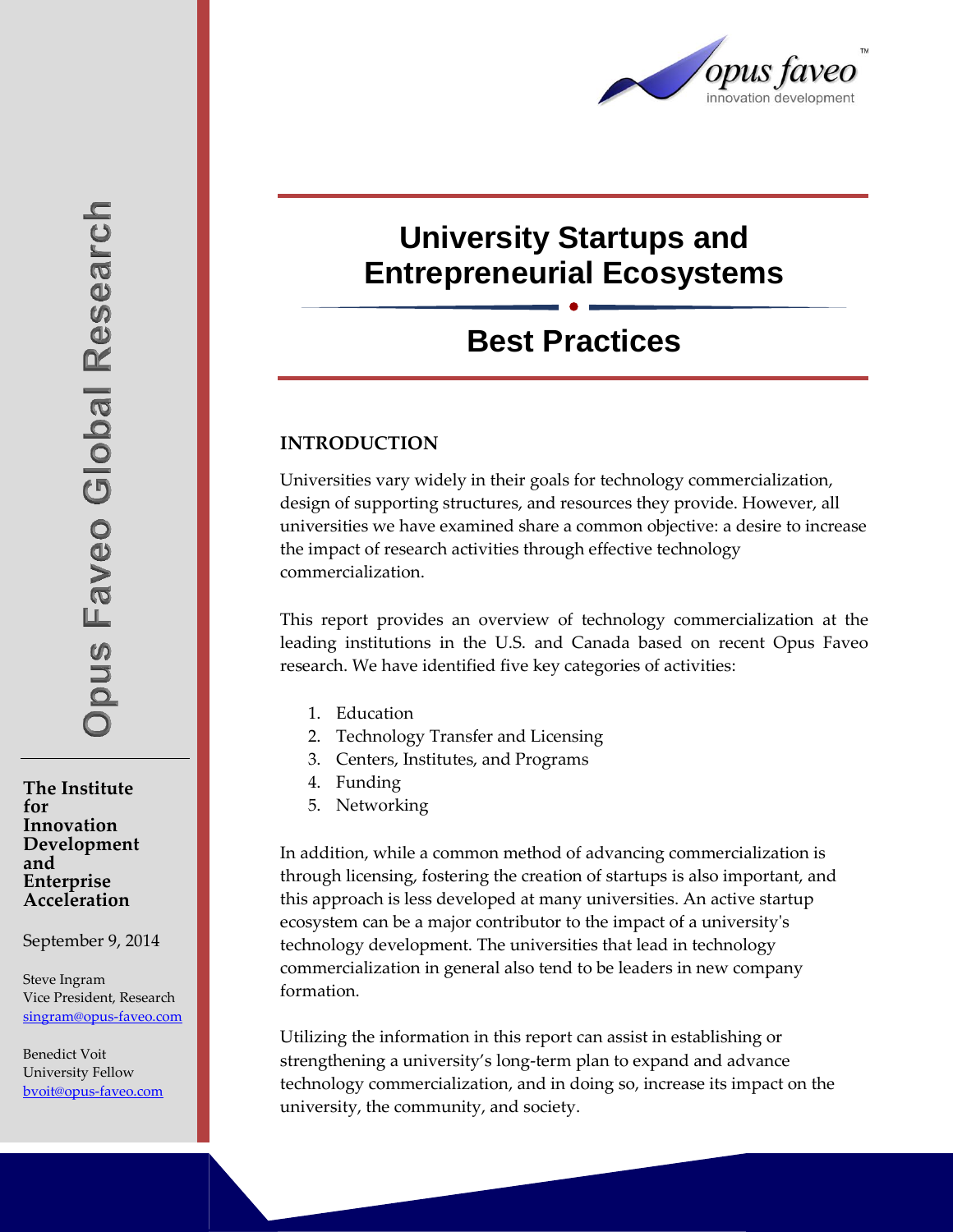

## **1. EDUCATION**

Universities can strengthen their capabilities with respect to startups by investing in educational opportunities for both students and faculty. Most universities that lead in technology commercialization have a wellestablished framework for structured learning, as well as discrete and ongoing events which provide networking and competitive opportunities.

- *Classes.* Because a university specializes in education, this is a place to begin creating an entrepreneurial ecosystem. Many universities view entrepreneurship as a set of skills that can be taught, and they have designed courses and hired faculty to teach those skills. For example, Babson College in Boston offers over 20 courses in its Entrepreneurship Division, from Raising Money to Managing a Growing Business. <sup>i</sup> A wide offering of entrepreneurship courses taught by experienced faculty provides students with the knowledge, skills and confidence to start new businesses.
- *Degree Programs and Concentrations.* Multidisciplinary degree programs typically blend coursework from schools of engineering, design or business with a focus on commercializing technological innovation. The university can also provide concentrations, such as entrepreneurship, within existing schools. Duke University has multiple programs focused on strengthening entrepreneurship, such as its Law and Entrepreneurship Master of Laws degree which builds upon a student's JD, as well as entrepreneurial concentrations within the business school.<sup>ii</sup>
- *Hosted Events.* Formal speaker series that bring successful entrepreneurs to campus have both educational and motivational benefits. These events augment classroom learning with the personal lessons and experiences of individuals from the business world. At Carnegie Mellon University, the James R. Swartz Entrepreneurial Leadership Series brings business leaders to its campus several times a year to discuss innovation and entrepreneurship. These leaders, many of whom are alumni, share practical wisdom with university staff, faculty, and students and serve as role models.iii

Seminars and workshops also add educational value. Washington University in St. Louis hosts a Technology Transfer Workshop designed

*"A wide offering of entrepreneurship courses taught by experienced faculty provides students with the knowledge, skills and confidence to start new businesses."*

*"Hosted events such as speaker series augment classroom learning with the personal lessons and experiences of individuals from the business world."*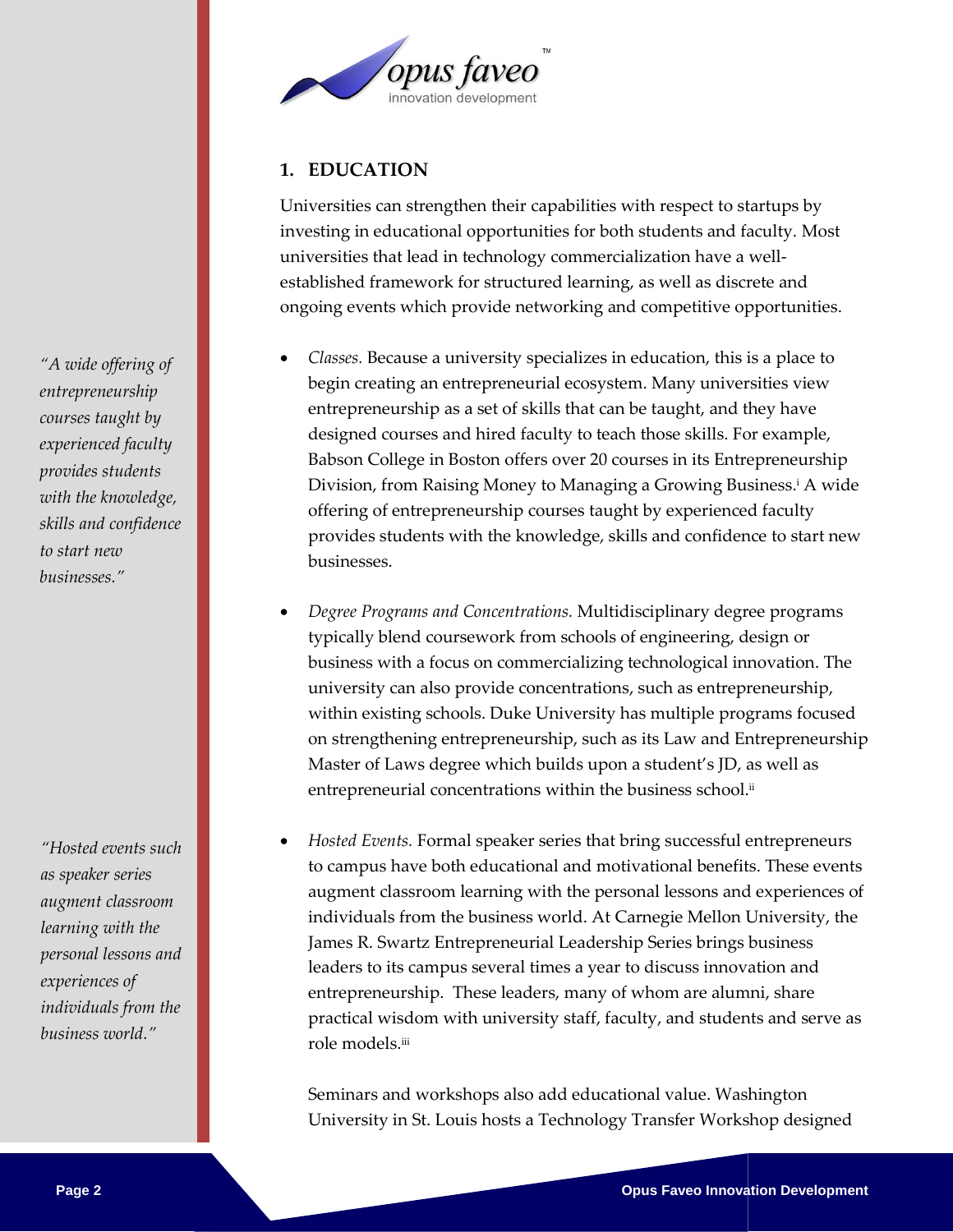

to instruct graduate students and post-doctoral fellows on the transfer and commercialization of research.<sup>iv</sup> The University also hosts seminars for targeted audiences, like a Gender Impact seminar for the Women in Innovation and Entrepreneurship association.

 *Hands-on Learning.* Providing opportunities for experiential learning is also a key part of creating a strong culture of innovation at many top universities. Such experiences can take a myriad of forms, from weeklong boot camps to business plan contests. U.C. Berkeley is a prime example. The university offers both a New Manager Boot Camp as well as a Boot Camp for Experienced Managers – both of which involve a few packed days of faculty programs and break-out sessions.<sup>v</sup> U.C. Berkeley also hosts multiple startup competitions, from LAUNCH (a months-long push to form a successful business) to its Global Social Venture Competition to its sponsored Intel Global Challenge.vi

#### **2. TECHNOLOGY TRANSFER AND LICENSING**

Support from the university can be crucial in fostering an environment where entrepreneurship can flourish and the results of research can be successfully commercialized.

 *Intellectual Property Protection.* University Technology Transfer Offices (TTOs), also known as Technology Licensing Offices (TLOs), are responsible for managing and protecting the intellectual property resulting from university research. Staff members in these offices assist researchers with disclosing inventions, filing for patents, and negotiating contracts to license university technology to startups or established businesses. The TTO or TLO may also publish a list of technologies available for licensing on the university web site.

In addition to managing and protecting intellectual property, the TTO or TLO also ensures that researchers and entrepreneurs who commercialize university technology comply with legal requirements, government regulation and university policy. For example, Material Transfer Agreements (MTAs) are required to govern the exchange of tangible research materials between academic, government, and commercial organizations.

*"Providing opportunities for experiential learning, such as entrepreneurial boot camps and business plan contests, is a key part of creating a strong culture of innovation at many top universities."*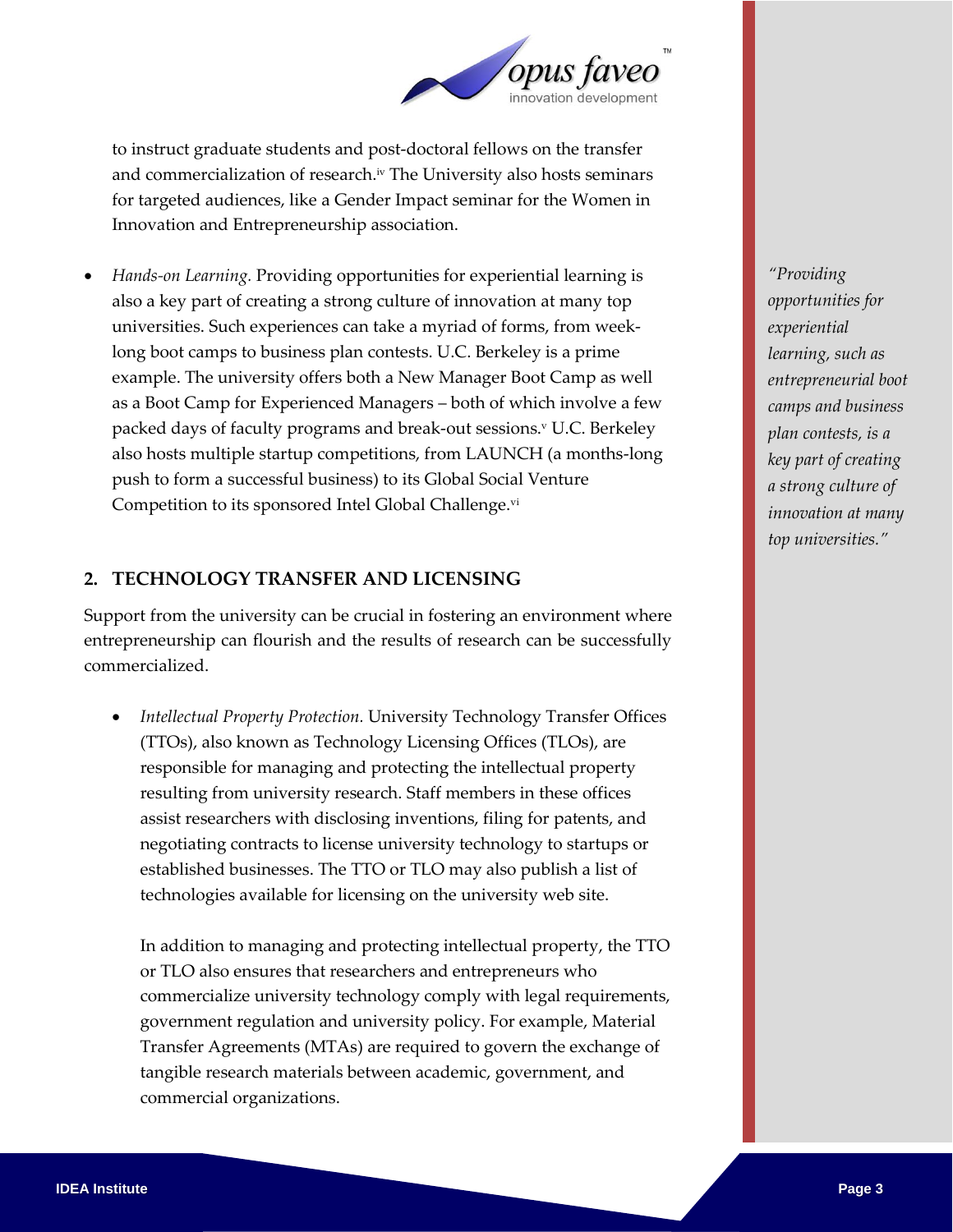

- *Smart revenue-sharing.* When a university licenses its technology to an established business or a startup, it is important that the terms and conditions of royalty fees and licensing income distribution do not discourage participation from the faculty entrepreneurs, their schools and departments, or the licensees. To facilitate technology licensing, many top research institutions foster a commercialization structure that provides incentives for all parties involved. Stanford University divides the school's royalties equally among the inventor, the inventor's department, and the inventor's school.<sup>vii</sup> The University of Michigan has a sliding scale of revenue sharing, depending on the significance of the royalties or equity value. viii
- *Industry Relations.* Some of the universities in our analysis have an office that is dedicated to developing and managing relationships between the university and companies. This office assists in technology commercialization by helping companies find experts at the university, reviewing proposals for industry-sponsored research, and assisting with administration issues such as contract terms, cost management, and export control. When necessary, the office can assist in executing research agreements with foreign sponsors and manage the intellectual property generated through international research efforts. In some instances, the office may even provide assistance in technology and market assessments and then actively market university technologies to industry partners. As an example, the Industry Alliances division at Texas A&M University connects corporate and government partners with the vast resources of the Texas A&M University System (TAMUS). ix
- *Resource Guides.* Many leading universities publish a Startup Guide to provide resources and roadmaps for faculty inventors and student entrepreneurs. These Startup Guides include sections on:
	- o Policy: a summary of intellectual property policies and how to avoid conflicts of interest;
	- o Process: an overview of the TTOs and the series of steps from getting started to getting funded;
	- o Resources: a description of the "ecosystem" with directions to resources on campus, off campus and online; and

*"When a university licenses its technology to an established business or a startup, it is important that the terms and conditions of royalty fees and licensing income distribution do not discourage participation from the faculty entrepreneurs, their schools and departments, or the licensees."*

*"Many leading universities publish a Startup Guide to provide resources and roadmaps for faculty inventors and student entrepreneurs."*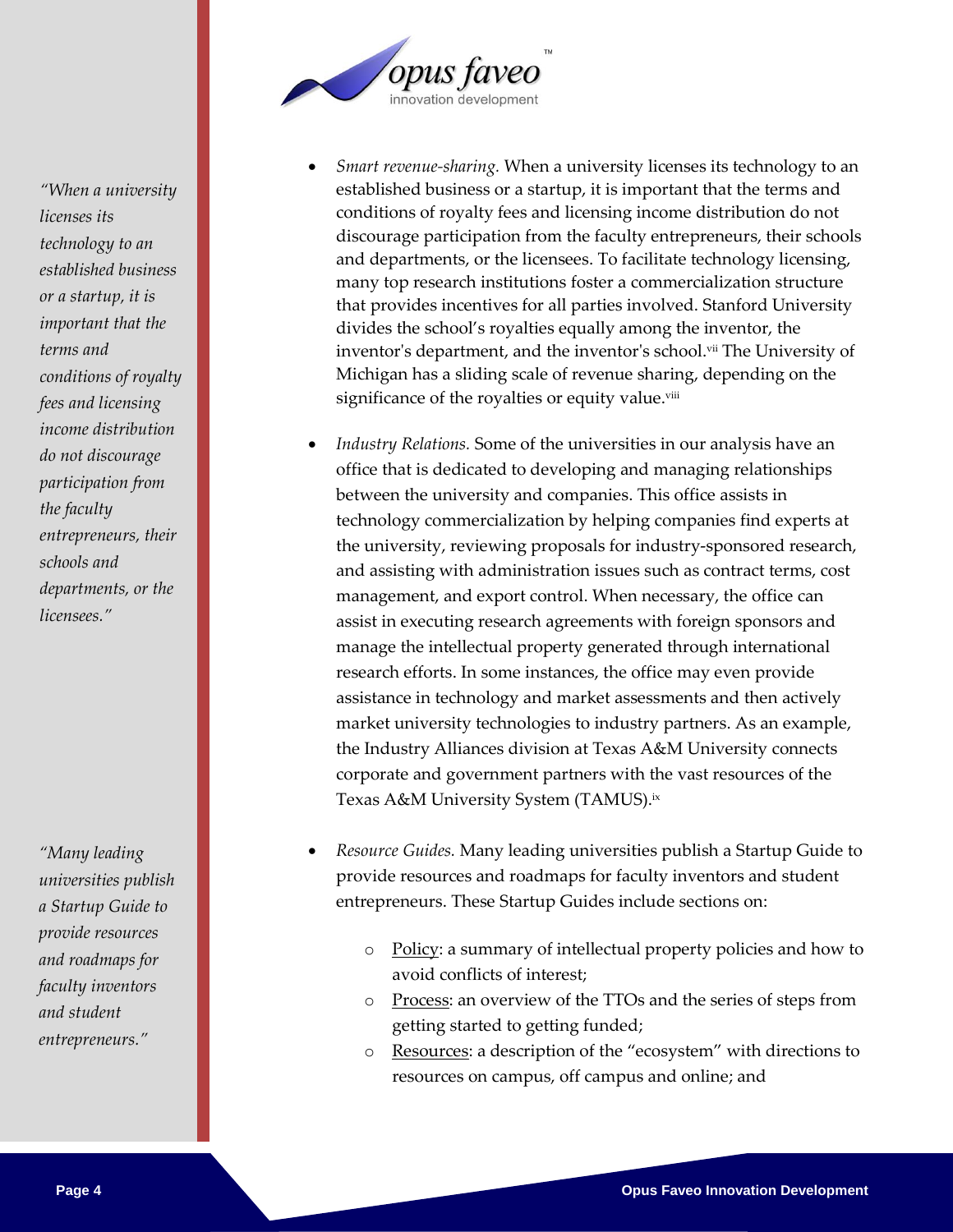

- o Business Considerations: definitions of financing terminology, questions for opportunity assessment, lists of best practices and key success factors for entrepreneurs.
- *Reporting Metrics.* Universities measure their success in technology commercialization using metrics such as invention disclosures, patents, licensing income and startups. TTOs frequently use these metrics to compare their performance to that of other universities a) in total, b) in their respective university's peer group, and c) in their respective university's state or region. Like many other technology commercialization leaders, the University of Utah publishes a Technology and Venture Commercialization Report annually, highlighting successes and statistics.x

### **3. CENTERS, INSTITUTES, AND PROGRAMS**

Universities that excel at technology commercialization and entrepreneurship focus their efforts by establishing areas of specialization in Centers, Institutes, and Programs. While these entities reside outside of the TTO in the university organizational structure, the TTO typically maintains close relationships with them.

 *Centers and Institutes.* Centers at the university tend to be localized within a school and have a specific focus. The College of Engineering at the University of Michigan hosts the Center for Entrepreneurship which offers unique classes that feed into a structured degree program.<sup>xi</sup> In addition, the Center supports collaborative training with different sectors of the university (and even other universities), events with student groups, competitions, and even grants and a startup accelerator. Similarly, M.I.T. hosts the Deshpande Center – which helps translate lab research into commercial enterprises – and the Martin Trust Center for MIT Entrepreneurship – providing the resources to launch students into entrepreneurship.xii

Institutes are like Centers, although they tend to have a slightly broader approach. The Georgia Tech Research Institute is an applied research and development organization, focused on applied sciences.<sup>xiii</sup> It has 21 locations in the U.S. and Ireland, and it oversees

*"Universities measure their success in technology commercialization using metrics such as invention disclosures, patents, licensing income and startups, frequently comparing these results to those from other universities."*

*"Universities that excel at technology commercialization and entrepreneurship focus their efforts by establishing areas of specialization in Centers, Institutes, and Programs."*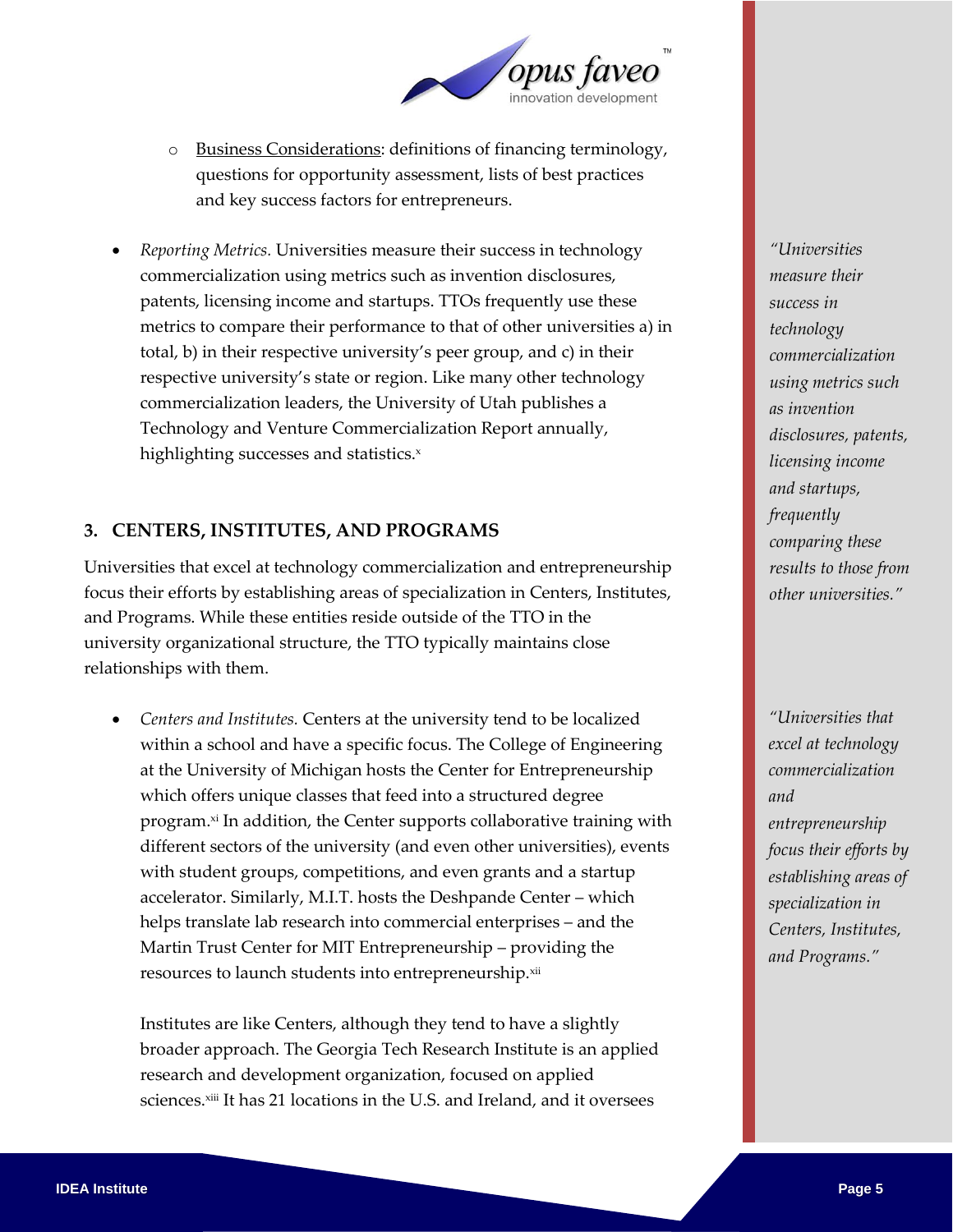

eight labs organized by technical focus, each with its own subdivisions. These labs often collaborate, so there are connections within the Institute, as well as with outside firms.

In some cases these Centers and Institutes are focused on commercializing technology for specific industries or geographies. Computer scientists and engineers at Traffic21, a multidisciplinary research initiative of Carnegie Mellon University, work on developing solutions that address problems facing the transportation system in the Pittsburgh area.×iv On the West Coast, faculty at Stanford Biodesign train practitioners worldwide on its methodology for inventing and implementing new biomedical technologies.<sup>xv</sup>

- *Programs.* Programs expand beyond the confines of a single school within the university and are oriented toward providing faculty and students with hands-on experience in technology commercialization and entrepreneurship. Programs are often educationally focused, like Purdue University's Interns for Indiana (which connects students to high-tech startups in the state), and its Deliberate Innovation for Faculty (providing faculty with entrepreneurial mentors). xvi Other Programs are grant-related, such as the Engine Funding Program at the University of Utah. xvii This Program is accessible to the faculty body at large, with the goal to advance early-stage discoveries.
- *Designated Space.* Although connectedness has increased dramatically through online portals, physical space is still crucial in fostering creativity and human relationships. A feature at the University of Toronto is its Creative Destruction Lab.xviii This Lab hosts workshops led by faculty and industry experts, and it also provides entrepreneurs with office space and access to free legal and accounting services. In addition, the University runs its ThingTank Lab, a space open to the community at large and intended to foster exploration, experimentation, and ideation.

*"Although connectedness has increased dramatically through online portals, physical space is still crucial in fostering creativity and connections."*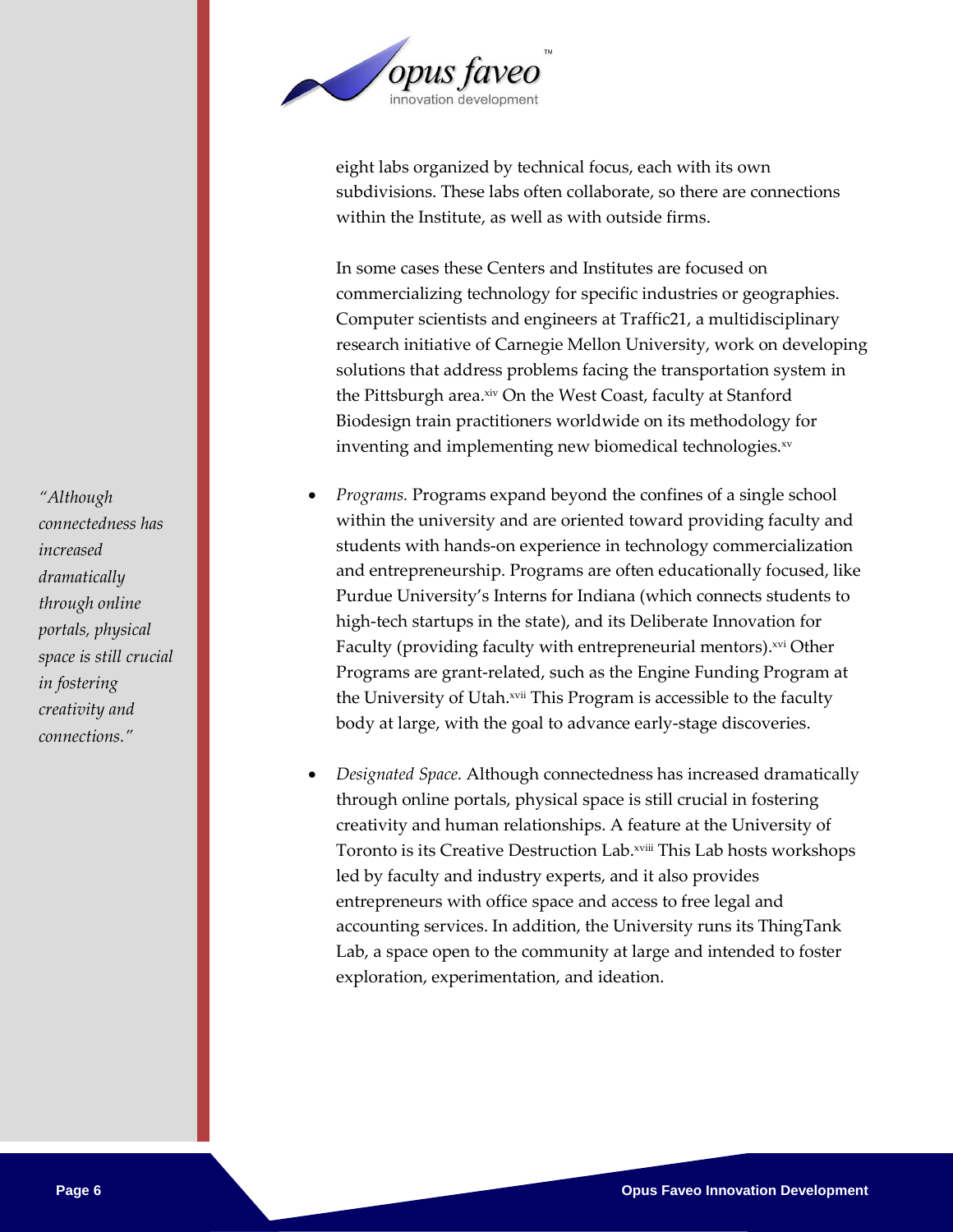

### **4. FUNDING**

A key component of successful technology commercialization is funding, which is usually provided in the form of grants or venture capital.

- *Grants.* Grants are typically provided by federal agencies or universities to advance an early-stage discovery into a proof-ofconcept or prototype. Grants are an attractive source of funding for university startups because unlike angel or venture capital investments, grants are non-dilutive and do not require the founder(s) to give up a portion of management control. The California Institute of Technology's Caltech Innovation Initiative (CI<sup>2</sup> ) provides grants to faculty in support of research focused on large technological challenges, with the idea that solutions to these challenges will hopefully provide great benefits (economic, political, and social) to the community at large.xix CI<sup>2</sup> provides \$250,000 to its selected participants over a two-year period. Caltech also has a Grubstake Program which is designed to provide 'gap' funding to push projects into the prototype stage. $x$  Awards in this case are typically on the scale of \$50,000.
- *Venture Capital.* Some universities have created their own venture capital funds, allowing them to invest directly in commercializing their technology through university startups. At the University of Michigan, the Zell Lurie Commercialization Fund is a pre-seed investment fund with the goal of commercializing technology from the university and the surrounding community. What is unique about this fund is that MBA students decide which companies to invest in, guided by an advisory board of experienced executives.<sup>xxi</sup> This fund therefore provides the double benefit of funding selected technologies and of providing students with experience making investment decisions.

#### **5. NETWORKING**

Leading universities recognize the importance of interpersonal networking in commercializing technology, and they facilitate relationships both within the academic community and with the business world at large.

*"Grants are an attractive source of funding for university startups because unlike angel or venture capital investments, grants are non-dilutive and do not require the founder(s) to give up a portion of management control."*

*"Some universities have created their own venture capital funds, allowing them to invest directly in commercializing their technology through university startups."*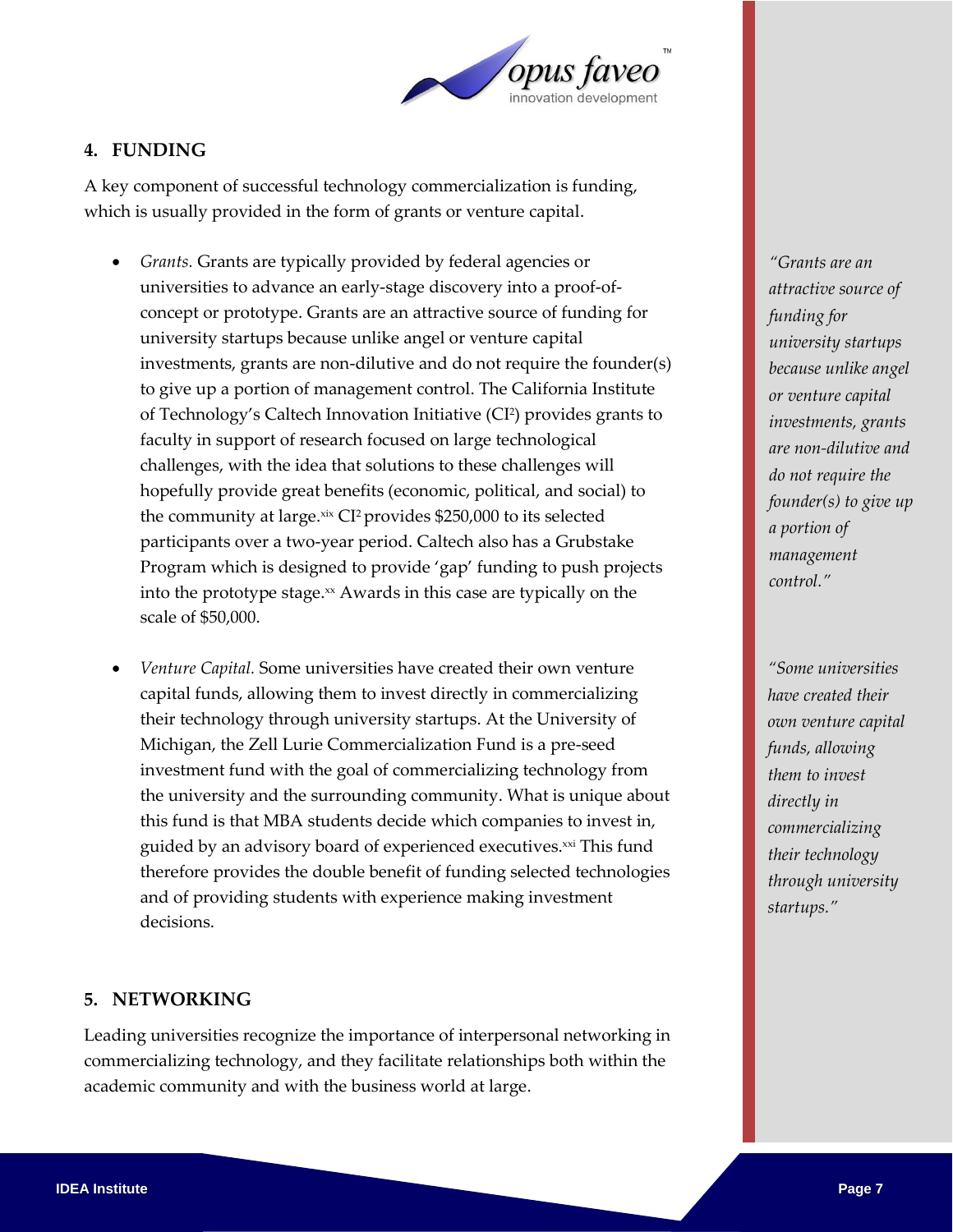

- *Alumni Connections.* The knowledge and experience of a university's alumni base is a powerful resource for commercializing that university's technology. Alumni serve as mentors, subject matter experts, potential executives or board members for university entrepreneurs. Moreover, these alumni most likely have a strong interest in seeing their university's technology successfully brought to market. The goal of Stanford University's Angels and Entrepreneurs association is to tie together on-campus entrepreneurs with its powerful alumni network and angel investors.<sup>xxii</sup> The association is open to all Stanford students, faculty, staff, alumni, and even direct family members. The association also provides educational sessions, professional development, and mentoring.
- *Community Connections.* Connections outside the university are crucial for launching new ventures, and success is often driven by nurturing those relationships. While this can be done at an individual level (i.e. with specific companies), this can also be done at large. MaRS Innovation is located in Toronto, and it links together its sixteen member institutions including universities, hospitals, and research institutes. The goal of this enterprise is to translate research into applications which will provide great commercial and social benefits.<sup>xxiii</sup> As another example, the University of Texas at Arlington's Office of Technology Transfer has partnered with the Arlington Chamber of Commerce in promoting research, growth, and company incubations and launches.xxiv Other universities connect with the business community by joining chambers of commerce and local economic development organizations.
- *Event Planning.* Successful relationships require continual communication. Approaches toward fostering these connections include formal and informal events. Rice University hosts an annual Energy and Clean Technology Venture Forum which provides educational sessions, as well as networking with investors, industry leaders, companies, and Rice researchers and entrepreneurs.xxv Brigham Young University runs an Entrepreneurship Week constructed to provide quick introductions (speed-pitches) as well as brief educational sessions and entrepreneurial competitions.xxvi

*"The knowledge and experience of a university's alumni base is a powerful resource for commercializing that university's technology. Alumni serve as mentors, subject matter experts, potential executives or board members for university entrepreneurs."*

*"Connections outside the university are crucial for launching new ventures, and success is often driven by nurturing industry relationships by hosting events and by participating on an ongoing basis with economic development organizations and chambers of commerce."*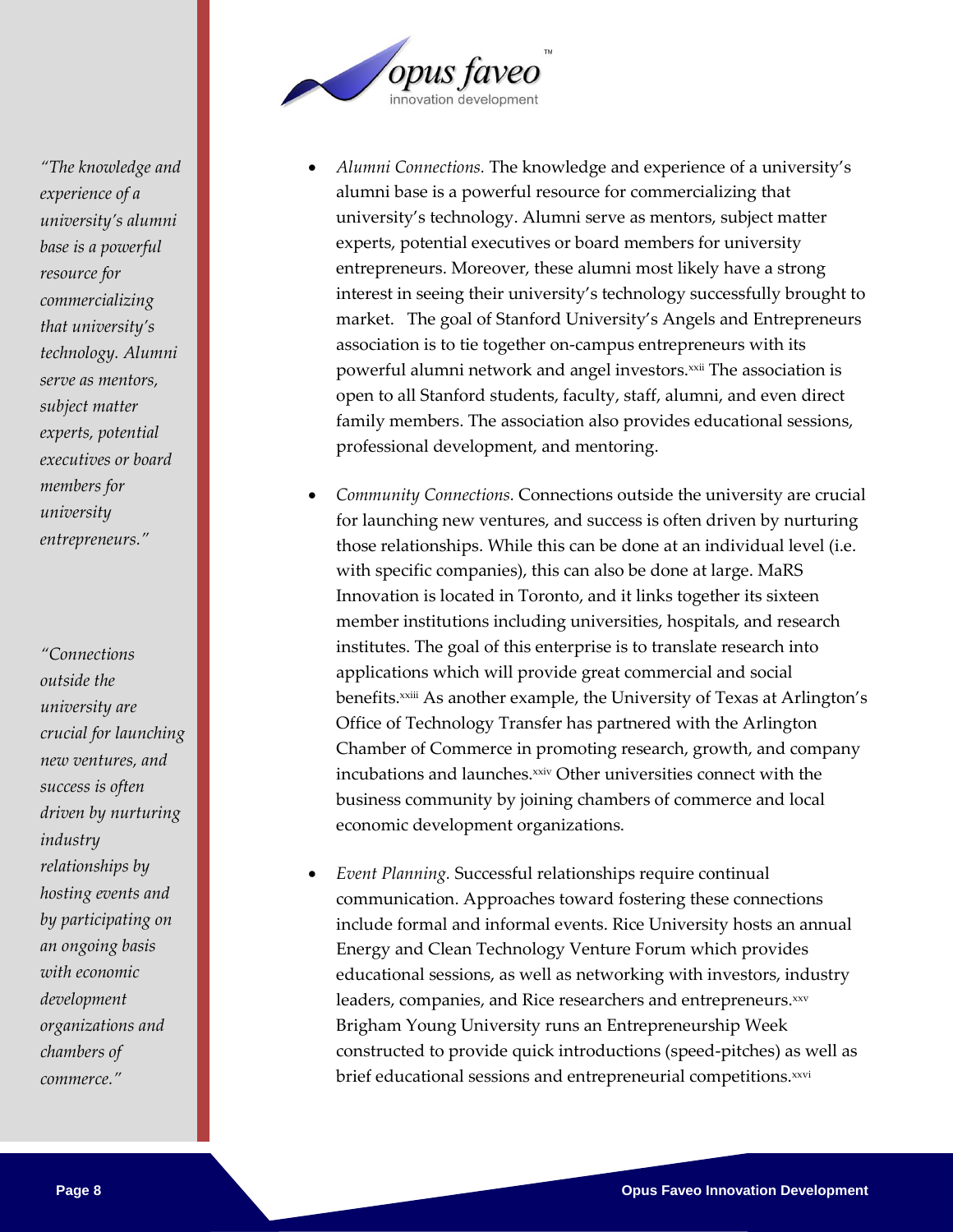

 *Student Clubs.* Many of the universities we analyzed sponsor clubs that bring together students interested in technology, innovation and entrepreneurship. These clubs offer opportunities to network with other students and are oriented toward providing practical learning opportunities through regular meetings, educational workshops and events.

#### **CONCLUSION**

Whether the focus is on invention disclosures, patents, licensing income, or startups, the tactics listed above can be applied by any university to meet its objectives for technology commercialization and to increase the economic and social impact of its research. Together these tactics can form the building blocks of an entrepreneurial ecosystem where technological innovation and startups can flourish.

To build this vibrant ecosystem, however, universities will face challenges such as selecting and prioritizing the right mix of initiatives, allocating resources to them, and coordinating their implementation to achieve specific, tangible results. A superior understanding of how to overcome these challenges, especially through university startups, will define which universities generate the greatest impact through innovation.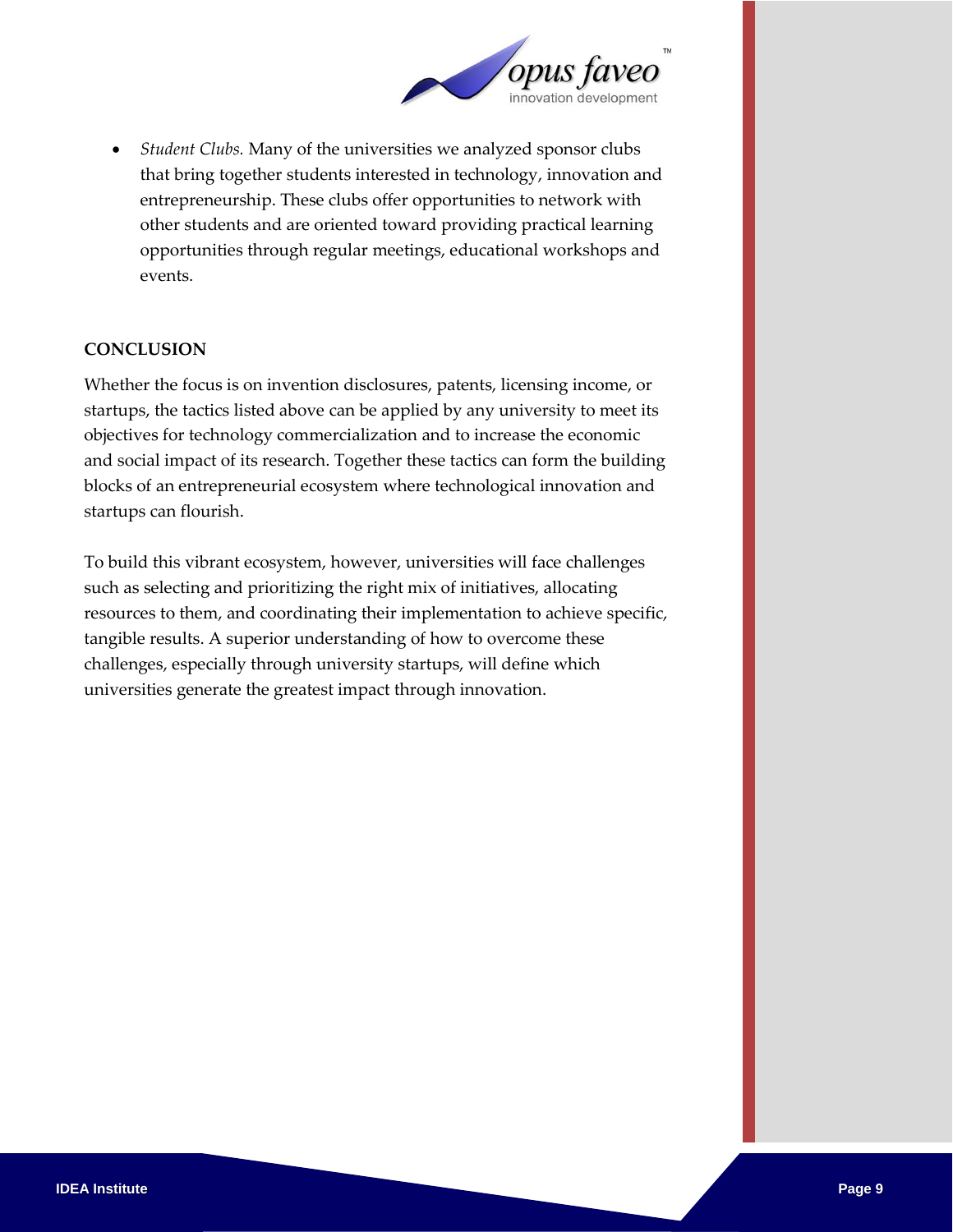

# **Technology Commercialization Checklist**

| <b>CATEGORY</b>                         | <b>TACTICS</b>                                                                                                                                                                                                                                                                         |
|-----------------------------------------|----------------------------------------------------------------------------------------------------------------------------------------------------------------------------------------------------------------------------------------------------------------------------------------|
| Education                               | Classes on entrepreneurship and commercialization<br>Multidisciplinary degree programs and concentrations<br>Seminars, workshops, and speaker series<br>Hands-on learning with real world problem-solving                                                                              |
| Technology<br>Transfer and<br>Licensing | Legal services for contracts and intellectual property<br>License income reward incentives for faculty inventors<br>Corporate relations and industry-sponsored research<br>Published resource guide for inventors and startups<br>Technology commercialization performance reporting   |
| Centers,<br>Institutes, and<br>Programs | Centers for entrepreneurship and innovation<br>Institutes for commercially-oriented research<br>$\bullet$<br>Interdisciplinary programs to teach entrepreneurship<br>Interdisciplinary programs to bring research to market<br>Designated office and lab space for university startups |
| Funding                                 | Grants for proof-of-concept or prototype development<br>University venture capital funds                                                                                                                                                                                               |
| Networking                              | Alumni connections for faculty and student startups<br>Access to economic development organizations<br>Partnerships with regional chambers of commerce<br>Industry conferences and forums hosted on campus<br>Student entrepreneurship and technology clubs                            |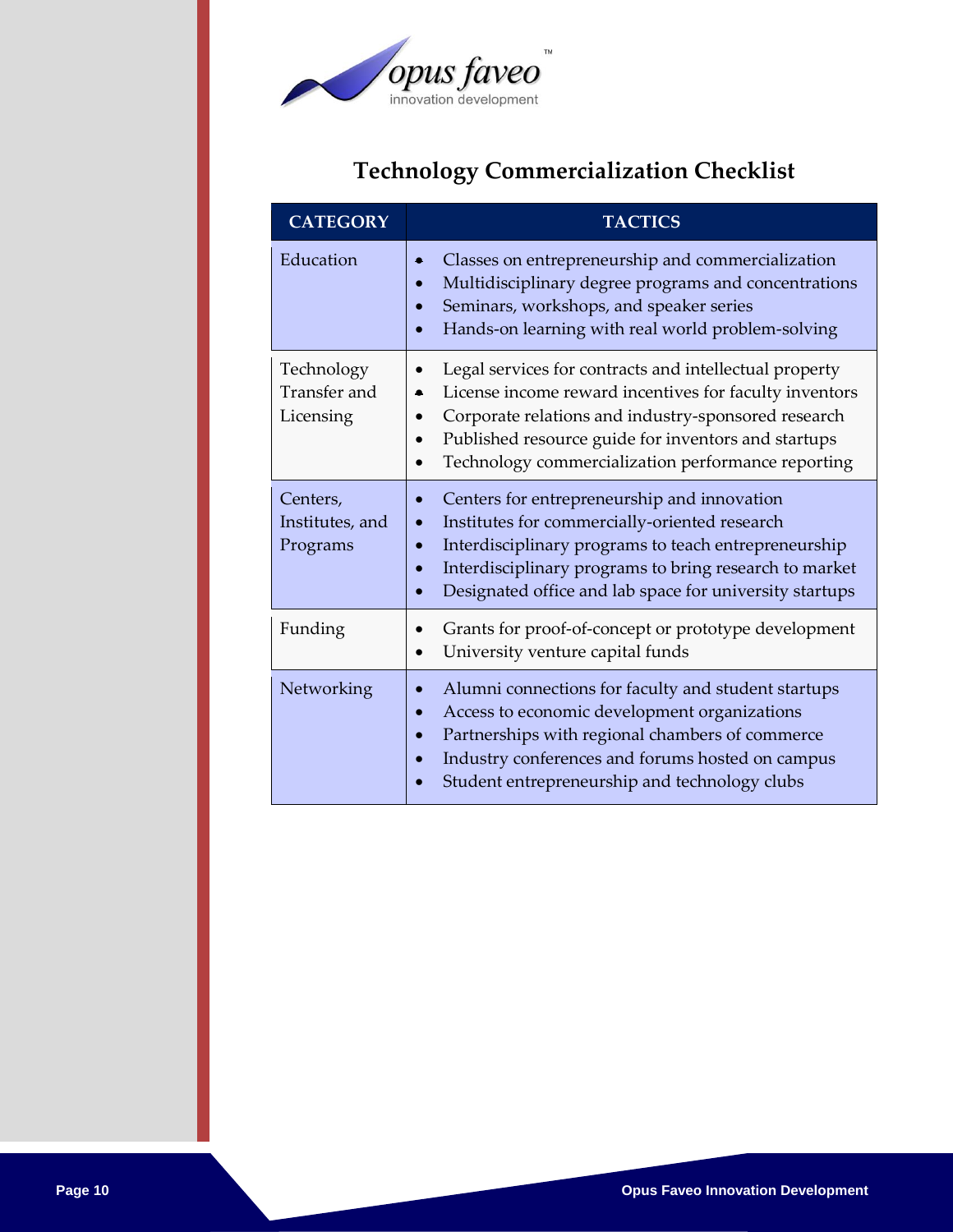

#### $\overline{a}$ **REFERENCES:**

<sup>i</sup> Babson College: http://www.babson.edu/Academics/centers/blank-center/Pages/home.aspx

ii Duke University: http://entrepreneurship.duke.edu/

iii Carnegie Mellon University: http://www.cmu.edu/cie/programs/james-r.-swartzentrepreneurial-fellows-program/

iv Washington University in St. Louis:

http://research.wustl.edu/Offices\_Committees/OTM/education/Pages/TechnologyTransferWor kshop.aspx

<sup>v</sup> U.C. Berkeley boot camps: http://executive.berkeley.edu/programs/leadership

vi U.C. Berkeley programs: https://innovators.berkeley.edu/entrepreneurs/studententrepreneurs

vii Stanford University royalties:

http://otl.stanford.edu/inventors/inventors\_policies.html#royalty

viii University of Michigan royalties: http://temp.techtransfer.umich.edu/resources/policies.php

ix Texas A&M University: http://otc.tamu.edu/ForIndustry/IndustryAlliances

<sup>x</sup> University of Utah: https://www.tvc.utah.edu/about.php

xi University of Michigan Center for Entrepreneurship: http://www.cfe.umich.edu/

xii M.I.T. Centers: http://deshpande.mit.edu/; https://entrepreneurship.mit.edu/

xiii Georgia Tech Research Institute: http://gtri.gatech.edu/

xiv Carnegie Mellon University Traffic21 Initiative: http://traffic21.heinz.cmu.edu/

xv Stanford Biodesign: http://biodesign.stanford.edu/bdn/index.jsp

xvi Purdue University: http://discoverypark.itap.purdue.edu/learningcenter/ifi/; http://otcprf.org/deliberate-innovation-for-faculty-diff

xvii University of Utah Engine Funding Program: https://www.tvc.utah.edu/tco/enginefunding.php

xviii University of Toronto Labs: http://www.creativedestructionlab.com/content/how-it-works; http://www.criticalmaking.com/ddimit/

<sup>xix</sup> <u>Caltech CI<sup>2</sup></u>: http://m.ottcp.staging.caltech.edu/content/ci2

xx Caltech Grubstake Program: http://m.ottcp.staging.caltech.edu/content/grubstake-program

xxi University of Michigan Wolverine Venture Fund: http://www.zli.bus.umich.edu/wvf/

xxii Stanford University Angels and Entrepreneurs: http://stanfordaande.com/

xxiii MaRS Innovation: http://marsinnovation.com/

xxiv UT-Arlington Commercialization: http://www.uta.edu/research/vpr/commercialization.php

xxv Rice University: http://www.alliance.rice.edu/

xxvi BYU Entrepreneurship Week[: https://marriottschool.byu.edu/cet/index/entweek](https://marriottschool.byu.edu/cet/index/entweek)